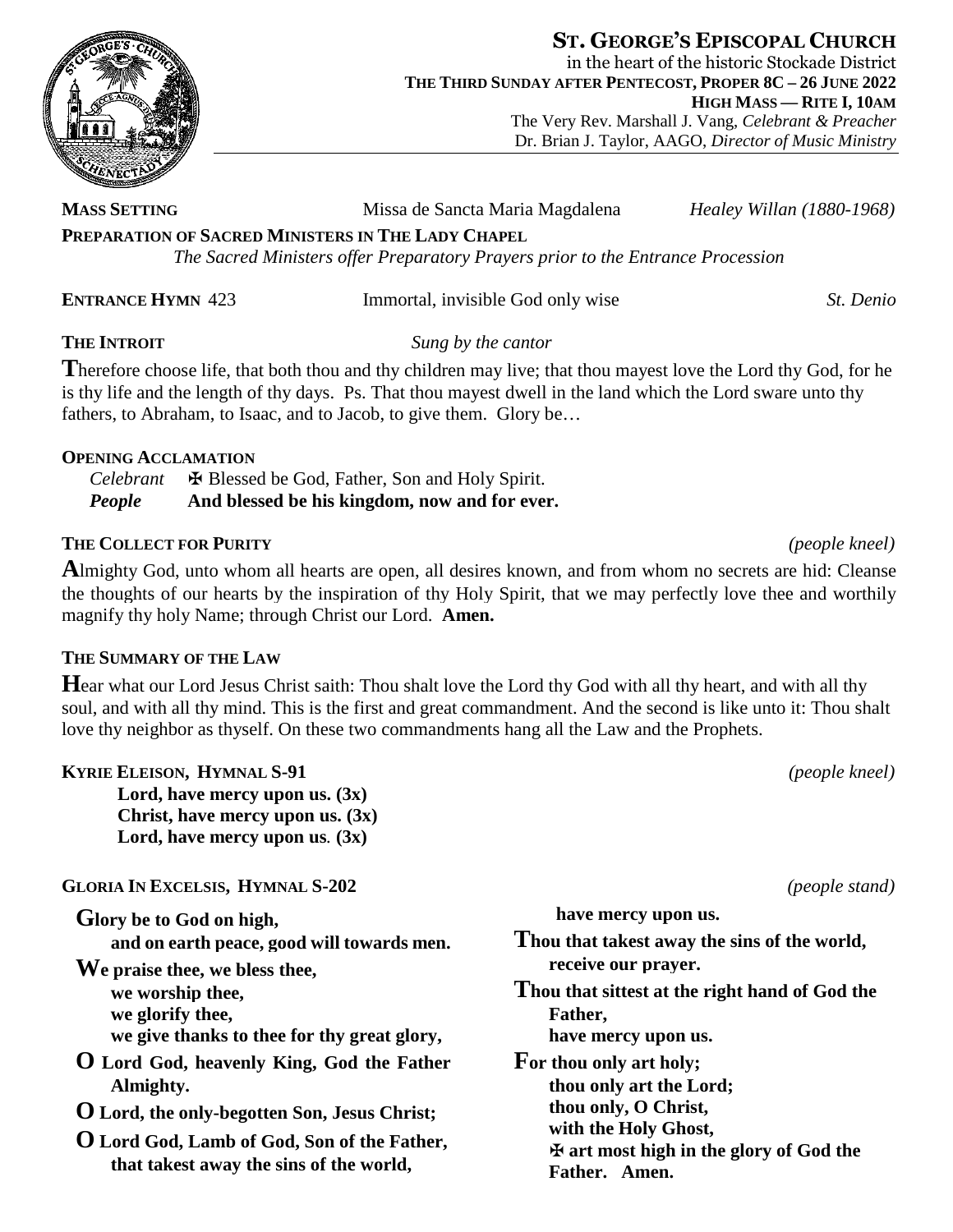## **THE COLLECT OF THE DAY**

*Celebrant* The Lord be with you. *People* **And with thy spirit.** *Celebrant* Let us pray.

**O** Almighty God, who hast built thy Church upon the foundation of the apostles and prophets, Jesus Christ himself being the chief cornerstone: Grant us so to be joined together in unity of spirit by their doctrine, that we may be made an holy temple acceptable unto thee; through the same Jesus Christ our Lord, who liveth and reigneth with thee and the Holy Spirit, one God, for ever and ever.

*People* **Amen.**

# **THE FIRST READING 1 Kings 19:15-16,19-21**

**T**he LORD said to Elijah, "Go, return on your way to the wilderness of Damascus; when you arrive, you shall anoint Hazael as king over Aram. Also you shall anoint Jehu son of Nimshi as king over Israel; and you shall anoint Elisha son of Shaphat of Abel-meholah as prophet in your place."

**S**o he set out from there, and found Elisha son of Shaphat, who was plowing. There were twelve yoke of oxen ahead of him, and he was with the twelfth. Elijah passed by him and threw his mantle over him. He left the oxen, ran after Elijah, and said, "Let me kiss my father and my mother, and then I will follow you." Then Elijah said to him, "Go back again; for what have I done to you?" He returned from following him, took the yoke of oxen, and slaughtered them; using the equipment from the oxen, he boiled their flesh, and gave it to the people, and they ate. Then he set out and followed Elijah, and became his servant.

*Lector* The Word of the Lord *People* **Thanks be to God**

# **GRADUAL**

**T**he eyes of the Lord are upon the righteous; and his ears are open to their cry. The Lord ransoms the life of his servants; and none will be punished who trust in him.

# **THE EPISTLE READING Galatians 5:1, 13-25**

For freedom Christ has set us free. Stand firm, therefore, and do not submit again to a yoke of slavery. For you were called to freedom, brothers and sisters; only do not use your freedom as an opportunity for self-indulgence, but through love become slaves to one another. For the whole law is summed up in a single commandment, "You shall love your neighbor as yourself." If, however, you bite and devour one another, take care that you are not consumed by one another.

Live by the Spirit, I say, and do not gratify the desires of the flesh. For what the flesh desires is opposed to the Spirit, and what the Spirit desires is opposed to the flesh; for these are opposed to each other, to prevent you from doing what you want. But if you are led by the Spirit, you are not subject to the law. Now the works of the flesh are obvious: fornication, impurity, licentiousness, idolatry, sorcery, enmities, strife, jealousy, anger, quarrels, dissensions, factions, envy, drunkenness, carousing, and things like these. I am warning you, as I warned you before: those who do such things will not inherit the kingdom of God.

**B**y contrast, the fruit of the Spirit is love, joy, peace, patience, kindness, generosity, faithfulness, gentleness, and self-control. There is no law against such things. And those who belong to Christ Jesus have crucified the flesh with its passions and desires. If we live by the Spirit, let us also be guided by the Spirit.

*Lector* The Word of the Lord *People* **Thanks be to God**

*Please Stand for the Gospel*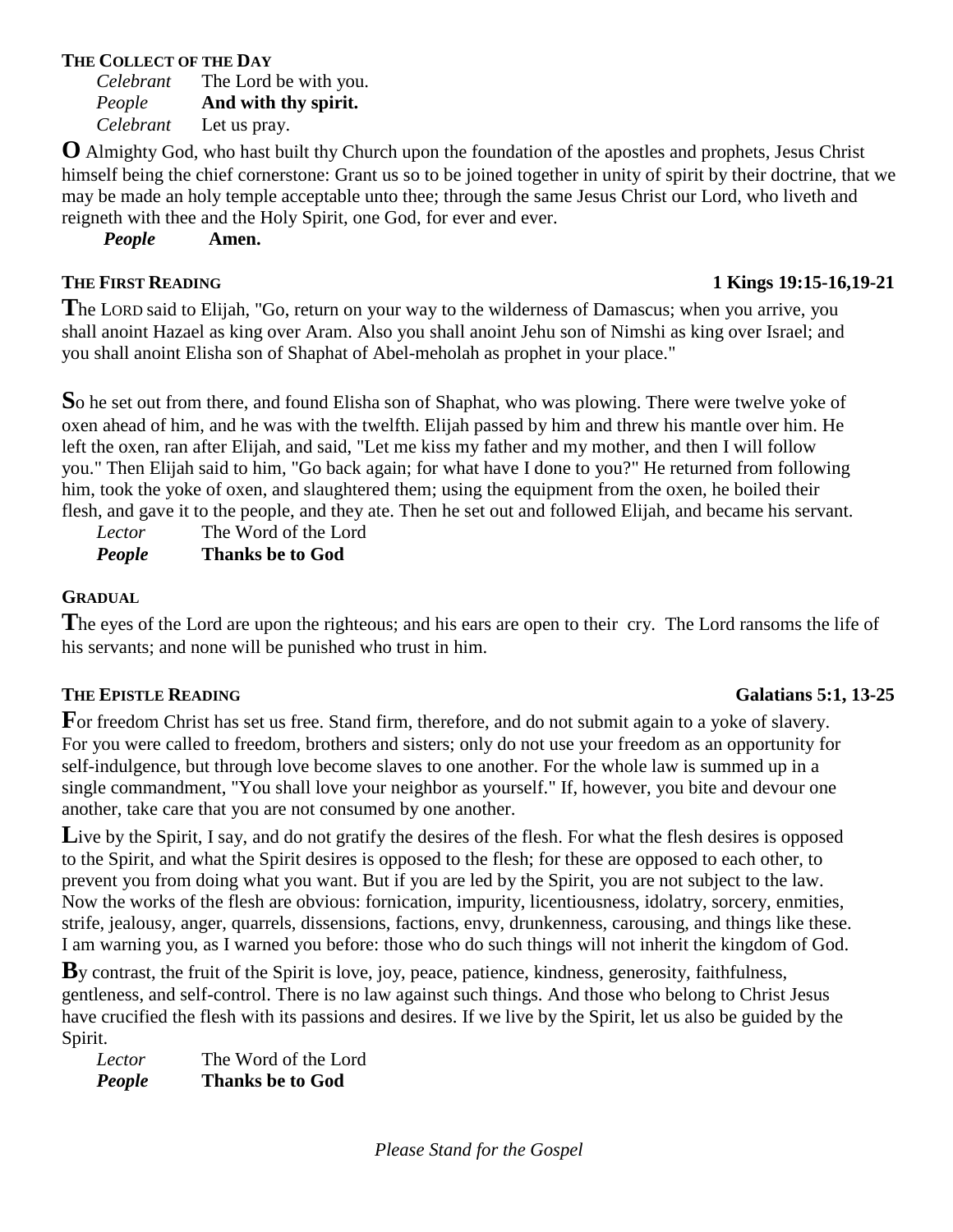

**CANTOR Alleluia, alleluia.** All who take refuge in thee will be glad; they will sing out their joy for ever. Alleluia

## **THE HOLY GOSPEL CONSUMING SET ASSAULT ASSAULT ASSAULT ASSAULT AND <b>Luke 9:51-62**

*Celebrant*  $\bullet$  **E** The Holy Gospel of our Lord Jesus Christ according to St. Luke **People Glory be to thee, O Lord.** Glory be to thee, O Lord.

When the days drew near for Jesus to be taken up, he set his face to go to Jerusalem. And he sent messengers ahead of him. On their way they entered a village of the Samaritans to make ready for him; but they did not receive him, because his face was set toward Jerusalem. When his disciples James and John saw it, they said, "Lord, do you want us to command fire to come down from heaven and consume them?" But he turned and rebuked them. Then they went on to another village.

As they were going along the road, someone said to him, "I will follow you wherever you go." And Jesus said to him, "Foxes have holes, and birds of the air have nests; but the Son of Man has nowhere to lay his head." To another he said, "Follow me." But he said, "Lord, first let me go and bury my father." But Jesus said to him, "Let the dead bury their own dead; but as for you, go and proclaim the kingdom of God." Another said, "I will follow you, Lord; but let me first say farewell to those at my home." Jesus said to him, "No one who puts a hand to the plow and looks back is fit for the kingdom of God."

| Celebrant | The Gospel of the Lord.      |
|-----------|------------------------------|
| People    | Praise be to thee, O Christ. |

**THE SERMON** THE VERY REV. MARSHALL J. VANG

# **THE NICENE CREED** *(people stand)*

**I believe in one God, the Father Almighty, maker of heaven and earth, and of all things visible and invisible**; **And in one Lord Jesus Christ, the only-begotten Son of God, begotten of his Father before all worlds, God of God, Light of Light, very God of very God, begotten, not made, being of one substance with the Father; by whom all things were made; who for us men and for our salvation came down from heaven, and was incarnate by the Holy Ghost of the Virgin Mary, and was made man; and was crucified also for us under Pontius Pilate; he suffered and was buried; and the third day he rose again according to the Scriptures, and ascended into heaven, and sitteth on the right hand of the Father; and he shall come again, with glory, to Judge both the quick and the dead; whose kingdom shall have no end. And I believe in the Holy Ghost the Lord, and Giver of Life, who proceedeth from the Father (and the Son); who with the Father and the Son together is worshiped and glorified; who spake by the Prophets. And I believe one holy Catholic and Apostolic Church; I acknowledge one Baptism for the remission of sins; and I look for the resurrection of the dead** ✠ **and the life of the world to come. Amen.**

# **THE PRAYERS OF THE PEOPLE** *(people kneel)*

Let us pray for the whole state of Christ's Church and the world.

**A**lmighty and everliving God, who in thy holy Word hast taught us to make prayers, and supplications, and to give thanks for all men: Receive these our prayers which we offer unto thy divine Majesty, beseeching thee to inspire continually the Universal Church with the spirit of truth, unity, and concord; and grant that all those who do confess thy holy Name may agree in the truth of thy holy Word, and live in unity and godly love.

Give grace, O heavenly Father, to all bishops and other ministers *[especially ]*, that they may -- both by their life and doctrine -- set forth thy true and lively Word, and rightly and duly administer thy holy Sacraments.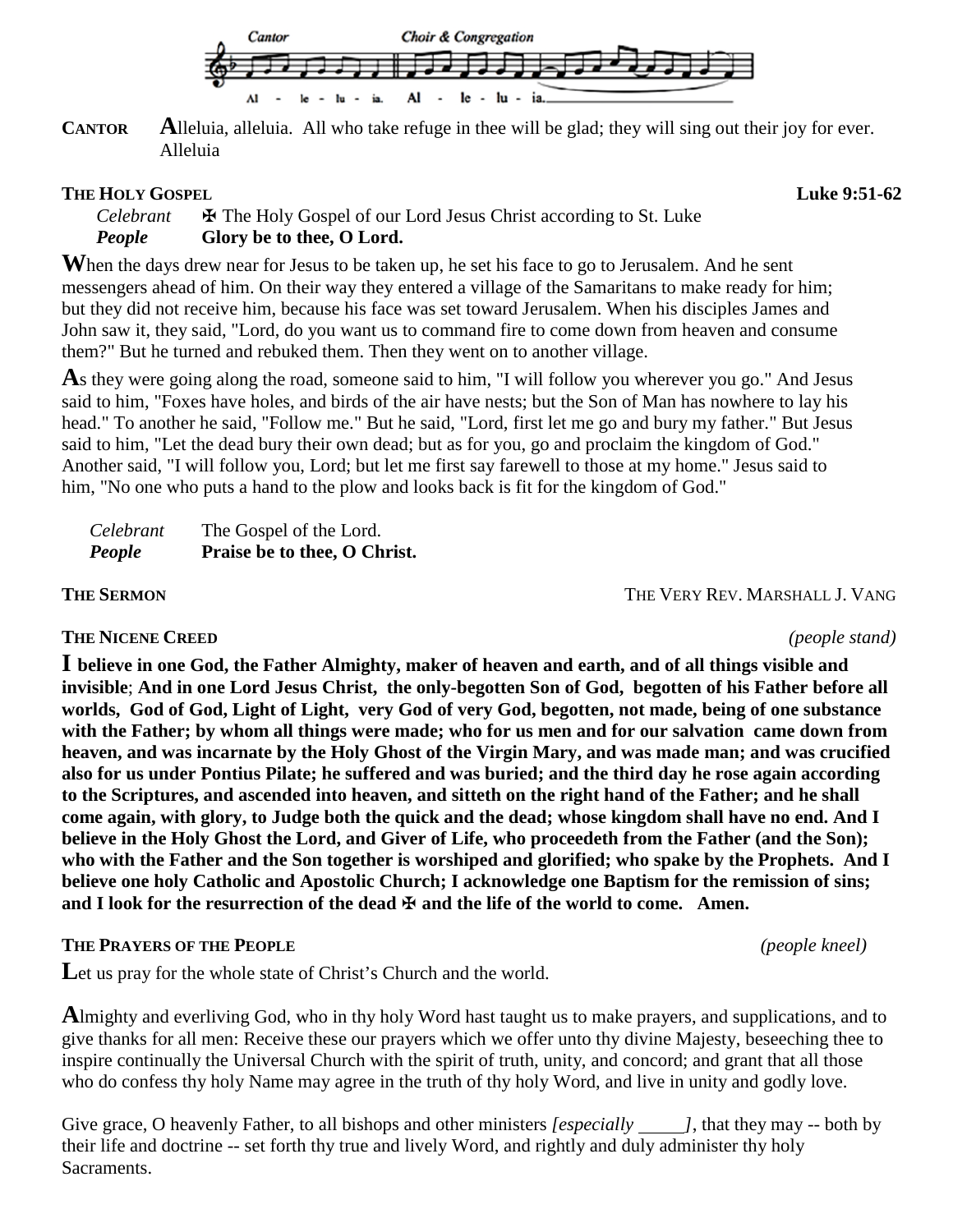And to all thy people give thy heavenly  $\mathbf \Psi$  grace, and especially to this congregation here present; that, with meek heart and due reverence, they may hear and receive thy holy Word, truly serving thee in holiness and righteousness all the days of their life.

We beseech thee also so to rule the hearts of those who bear the authority of government in this and every land *[especially ]*, that they may be led to wise decisions and right actions for the welfare and peace of the world.

Open, O Lord, the eyes of all people to behold thy gracious hand in all thy works, that, rejoicing in thy whole creation, they may honor thee with their substance, and be faithful stewards of thy bounty.

And we most humbly beseech thee, of thy goodness, O Lord, to comfort and succor all those who in this transitory life, are in trouble, sorrow, need, sickness, or any other adversity, *[especially ]*.

And we also bless  $\mathbf{\Psi}$  thy holy Name for all thy servants departed this life in thy faith and fear *[especially ]*, beseeching thee to grant them continual growth in thy love and service; and to grant us grace so to follow the good examples of *[Blessed Mary Ever-Virgin, Blessed George our Patron, and]* all thy saints, that with them we may be partakers of thy heavenly kingdom.

We remember those who celebrate their birthdays and anniversaries this week, *[especially ]*

Grant these our prayers, O Father, for Jesus Christ's sake, our only Mediator and Advocate. *Amen.*

# **THE CONFESSION OF SIN**, BCP p. 331 *(people kneel)*

*Celebrant* **Y**e who do truly and earnestly repent you of your sins, and are in love and charity with your neighbors, and intend to lead a new life, following the commandments of God, and walking from henceforth in his holy ways: Draw near with faith, and take this Holy Sacrament to your comfort, and make your humble confession to Almighty God, devoutly kneeling.

**Almighty God, Father of our Lord Jesus Christ, maker of all things, judge of all men: We acknowledge and bewail our manifold sins and wickedness, which we from time to time most grievously have committed, by thought, word, and deed, against thy divine Majesty, provoking most justly thy wrath and indignation against us. We do earnestly repent, and are heartily sorry for these our misdoings; the remembrance of them is grievous unto us, the burden of them is intolerable. Have mercy upon us, have mercy upon us, most merciful Father; for thy Son our Lord Jesus Christ's sake, forgive us all that is past; and grant that we may ever hereafter serve and please thee in newness of life, to the honor and glory of thy Name; through Jesus Christ our Lord. Amen.**

# **THE ABSOLUTION**

**A**lmighty God, our heavenly Father, who of his great mercy hath promised forgiveness of sins to all those who with hearty repentance and true faith turn unto him, have mercy upon you,  $\mathbf{\Psi}$  pardon and deliver you from all your sins, confirm and strengthen you in all goodness, and bring you to everlasting life; through Jesus Christ our Lord. *Amen*

# **THE COMFORTABLE WORDS**

**H**ear what comfortable words our Savior Christ saith unto all who truly turn to him.

Come unto me, all ye that travail and are heavy laden, and I will refresh you.

God so loved the world, that he gave his only-begotten Son, to the end that all that believe in him should not perish, but have everlasting life.

**H**ear also what St. Paul saith: This is a true saying, and worthy of all men to be received, that Christ Jesus came into the world to save sinners.

**Hear also what St. John saith: If any man sin, we have an Advocate with the Father, Jesus Christ the righteous;** and he is the Propitiation for our sins, and not for ours only, but for the sins of the whole world.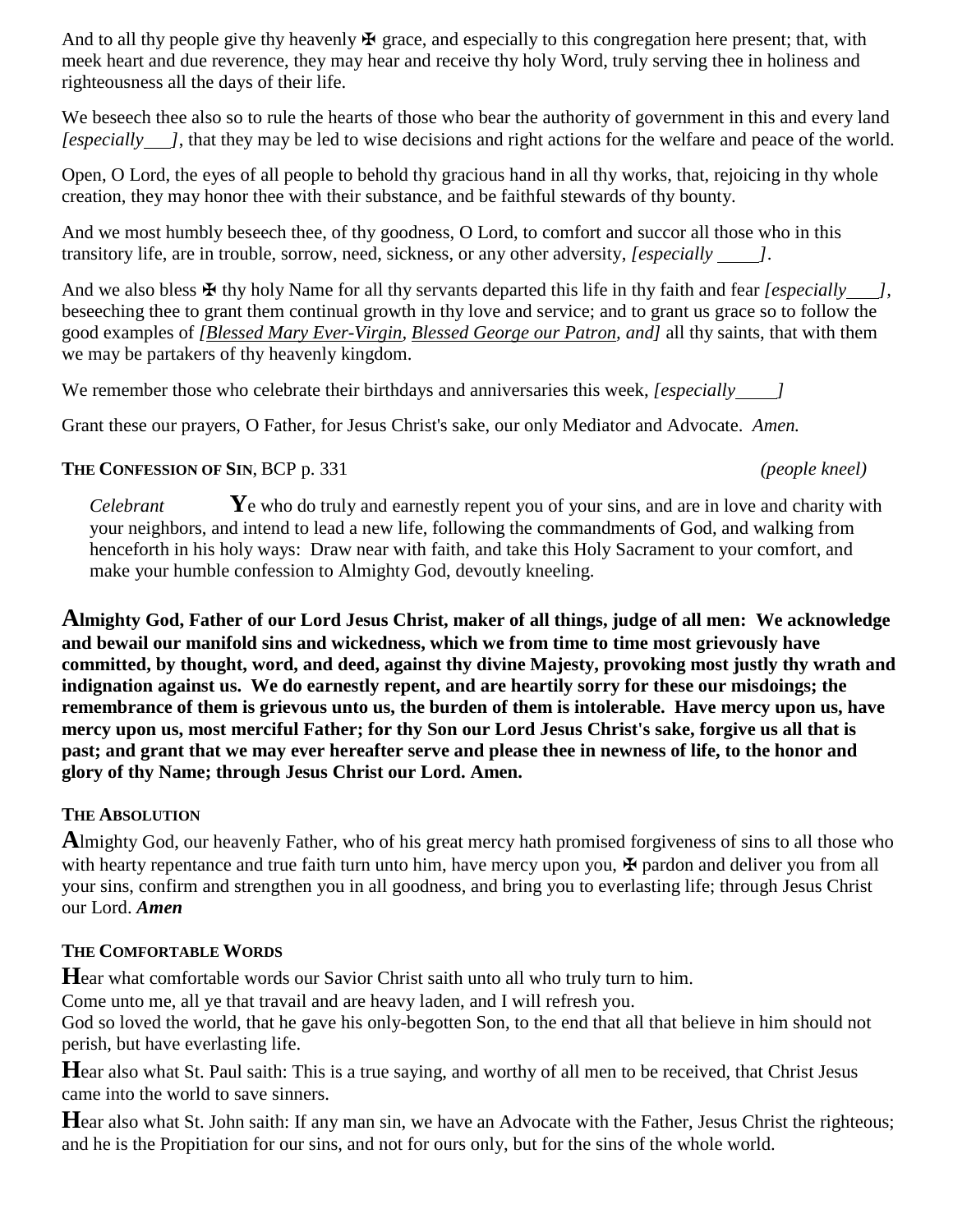*Celebrant* The peace of the Lord be always with you. *People* **And with thy spirit***.*

### **WELCOME & ANNOUNCEMENTS**

#### **THE OFFERTORY SENTENCE** *Sung by the cantor*

**A**nd Jesus prayed: Father; as thou hast sent me into the world; so I have sent them into the world; for their sakes I sanctify myself; that they also might be sanctified through the truth.

**OFFERTORY HYMN** 564 He, who would valiant be *St. Dunstan's*

### **THE GREAT THANKSGIVING**



*The Celebrant sings the Proper Preface of Pentecost*

### **SANCTUS & BENEDICTUS QUI VENIT HYMNAL S-114**

**Holy, holy, holy, Lord God of Hosts: Heaven and earth are full of thy Glory. Glory be to thee, O Lord Most High.**

### ✠ **Blessed is he that cometh in the name of the Lord. Hosanna in the highest.**

### **THE EUCHARISTIC PRAYER** *(people kneel)*

**A**ll glory be to thee, Almighty God, our heavenly Father, for that thou, of thy tender mercy, didst give thine only Son Jesus Christ to suffer death upon the cross for our redemption; who made there, by his one oblation of himself once offered, a full, perfect, and sufficient sacrifice, oblation, and satisfaction, for the sins of the whole world; and did institute, and in his holy Gospel command us to continue, a perpetual memory of that his precious death and sacrifice, until his coming again.

**F**or in the night in which he was betrayed, he took bread; and when he had given thanks, he brake it, and gave it to his disciples, saying, "Take, eat, this is my Body, which is given for you. Do this in remembrance of me."  $\mathbf{\ddot{P}}$ 

Likewise, after supper, he took the cup; and when he had given thanks, he gave it to them, saying, "Drink ye all of this; for this is my Blood of the New Testament, which is shed for you, and for many, for the remission of sins. Do this, as oft as ye shall drink it, in remembrance of me."  $\mathbf{\mathbf{\mathbf{\mathsf{F}}}}$ 

**W**herefore, O Lord and heavenly Father, according to the institution of thy dearly beloved Son our Savior Jesus Christ, we, thy humble servants, do celebrate and make here before thy divine Majesty, with these thy holy gifts, which we now offer unto thee, the memorial thy Son hath commanded us to make; having in remembrance his blessed passion and precious death, his mighty resurrection and glorious ascension; rendering unto thee most hearty thanks for the innumerable benefits procured unto us by the same.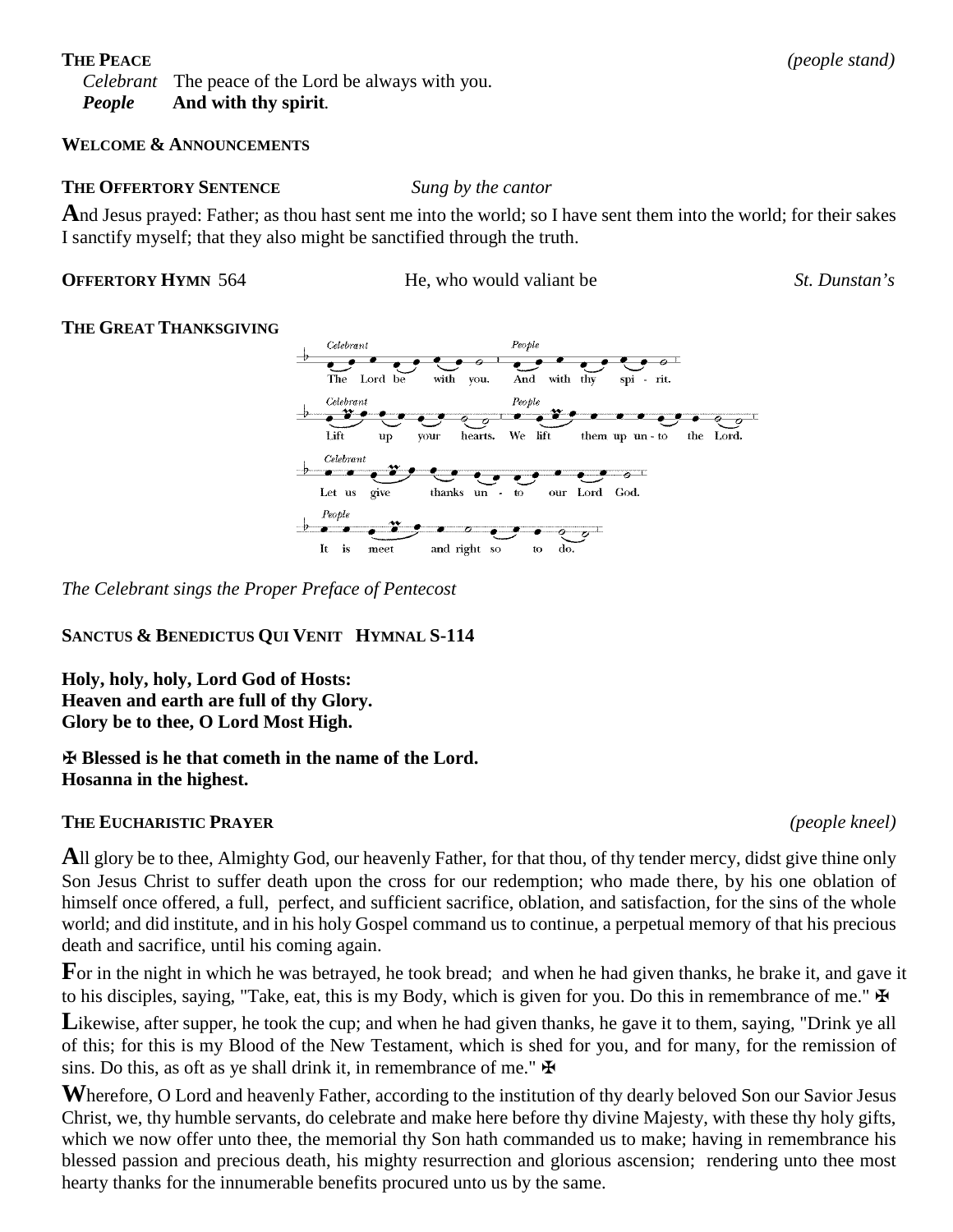**A**nd we most humbly beseech thee, O merciful Father, to hear us; and, of thy almighty goodness, vouchsafe to bless and sanctify, with thy Word and Holy Spirit, these thy gifts and creatures of bread and wine; that we, receiving them according to thy Son our Savior Jesus Christ's holy institution, in remembrance of his death and passion, may be partakers of his most blessed Body and Blood.

And we earnestly desire thy fatherly goodness mercifully to accept this our sacrifice of praise and thanksgiving; most humbly beseeching thee to grant that, by the merits and death of thy Son Jesus Christ, and through faith in his blood, we, and all thy whole Church, may obtain remission of our sins, and all other benefits of his passion.

**A**nd here we offer and present unto thee, O Lord, ourselves, our souls and bodies, to be a reasonable, holy, and living sacrifice unto thee; humbly beseeching thee that we, and all others who shall be partakers of this Holy Communion, may worthily receive the most precious Body and Blood of thy Son Jesus Christ,  $\mathbf{\Psi}$  be filled with thy grace and heavenly benediction, and made one body with him, that he may dwell in us, and we in him.

And although we are unworthy, through our manifold sins, to offer unto thee any sacrifice, yet we beseech thee to accept this our bounden duty and service, not weighing our merits, but pardoning our offenses, through Jesus Christ our Lord; By whom, and with whom, in the unity of the Holy Ghost, all honor and glory be unto thee, O Father Almighty, world without end. **Amen.**

And now, as our Savior Christ hath taught us, we are bold to say,

# **THE LORD'S PRAYER**



### **THE FRACTION**

*Celebrant* Alleluia. Christ our Passover is sacrificed for us; *People* **Therefore let us keep the feast. Alleluia.**

**AGNUS DEI HYMNAL S-158** *Said by all (people kneel)*

**O Lamb of God, that takest away the sins of the world, have mercy upon us.**

**O Lamb of God, that takest away the sins of the world, have mercy upon us.**

**O Lamb of God, that takest away the sins of the world, grant us thy peace.**

**THE PRAYER OF HUMBLE ACCESS** *Said by all (people kneel)*

**We do not presume to come to this thy Table, O merciful Lord, trusting in our own righteousness, but in thy manifold and great mercies. We are not worthy so much as to gather up the crumbs under thy Table. But thou art the same Lord whose property is always to have mercy. Grant us therefore, gracious Lord, so to eat the flesh of thy dear Son Jesus Christ, and to drink his blood, that we may evermore dwell in him, and he in us. Amen.**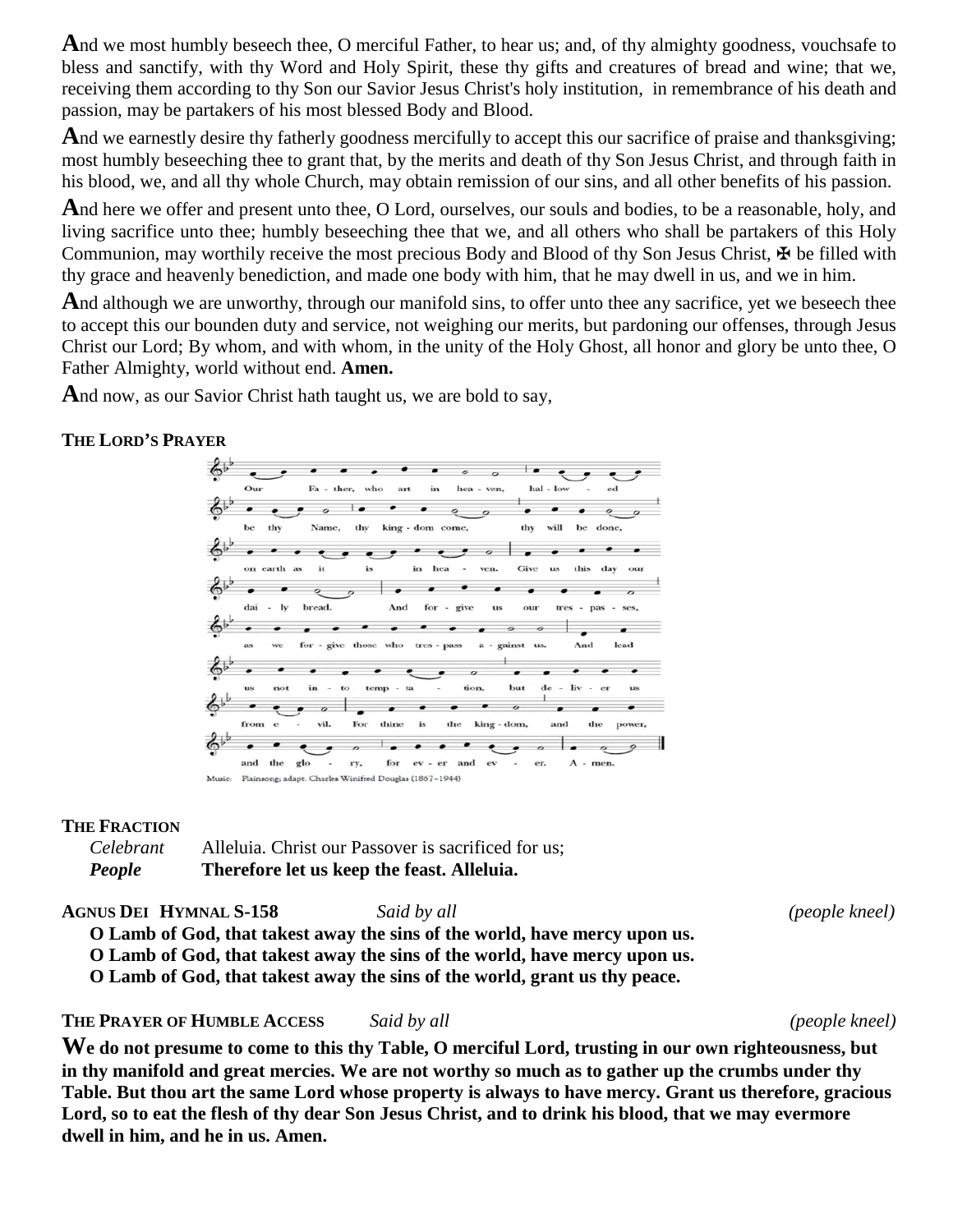#### **THE INVITATION**

*Celebrant*  $\bullet$  **Example 1.4 Example 1.4 Behold the Lamb of God: Behold him that taketh away the sins of the world.**<br>*People* **Lord, I am not worthy that thou shouldest come under my roof, but speak to** Lord, I am not worthy that thou shouldest come under my roof, but speak the word **only and my soul shall be healed.**

#### **ADMINISTRATION OF COMMUNION**

*All baptized Christians may receive communion, regardless of age or denomination.*

# **THE COMMUNION SENTENCE** *Sung by the cantor* **C**hoose you this day whom ye will serve; as for me and my house, we will serve the Lord

| <b>COMMUNION HYMN 706</b>                                                                                                                                                                                                                                                                                                                                                                                                                                                                                                                                                                                                                                                                                                                                                                                      |                          | In your mercy, Lord you called me                                     | <b>Halton Holgate</b> |  |
|----------------------------------------------------------------------------------------------------------------------------------------------------------------------------------------------------------------------------------------------------------------------------------------------------------------------------------------------------------------------------------------------------------------------------------------------------------------------------------------------------------------------------------------------------------------------------------------------------------------------------------------------------------------------------------------------------------------------------------------------------------------------------------------------------------------|--------------------------|-----------------------------------------------------------------------|-----------------------|--|
| THE POST COMMUNION PRAYER                                                                                                                                                                                                                                                                                                                                                                                                                                                                                                                                                                                                                                                                                                                                                                                      |                          | Said by all                                                           | (people kneel)        |  |
| Almighty and everliving God, we most heartily thank thee for that thou dost feed us, in these holy<br>mysteries, with the spiritual food of the most precious Body and Blood of thy Son our Savior Jesus<br>Christ; and dost assure us thereby of thy favor and goodness towards us; and that we are very members<br>incorporate in the mystical body of thy Son, the blessed company of all faithful people; and are also<br>heirs, through hope, of thy everlasting kingdom. And we humbly beseech thee, O heavenly Father, so to<br>assist us with thy grace, that we may continue in that holy fellowship, and do all such good works as thou<br>hast prepared for us to walk in; through Jesus Christ our Lord, to whom with thee and the Holy Ghost,<br>be all honor and glory, world without end. Amen. |                          |                                                                       |                       |  |
| <b>THE BLESSING</b>                                                                                                                                                                                                                                                                                                                                                                                                                                                                                                                                                                                                                                                                                                                                                                                            |                          |                                                                       |                       |  |
| <b>EXIT HYMN 390</b>                                                                                                                                                                                                                                                                                                                                                                                                                                                                                                                                                                                                                                                                                                                                                                                           |                          | Praise to the Lord, the Almighty                                      | Love den Herren       |  |
| <b>THE DISMISSAL</b><br>Celebrant:<br>People:                                                                                                                                                                                                                                                                                                                                                                                                                                                                                                                                                                                                                                                                                                                                                                  | <b>Thanks be to God.</b> | Let us go forth into the world, rejoicing in the power of the Spirit. | BCP p. 339            |  |

| Celebrant & Preacher:                | The Very Rev. Marshall J. Vang |
|--------------------------------------|--------------------------------|
| Master of Ceremonies: David Kennison |                                |
| Organist:                            | Dr. Brian J. Taylor            |
| Cantor:                              | Tarik Wareh                    |
| Thurifer:                            | Chris Henry                    |
| Acolytes:                            | Anne Kennison & J. J. Moran    |
| Greeter:                             | Lynn Paska                     |
| Lector:                              | Meredith Ewbank                |
| Counters:                            | Jon Ewbank & Paul Smigelski    |
| Altar Guild:                         | Sandee Hughes                  |
| Sacristan:                           | Sandee Hughes                  |

### **Prayer List**

The Sick and those in need: Robert T., Richard, Christian, Christine L, Kate J, Leslie P, Larry P, Ed C, Nellie, Bob K, Maidie, Sue C, Karen S, Scott W, Suzy T, Dan F, Ted H, Donald M, Nicholas, George, Fr. Richard, Jesse, Fern, Alex, Christina S, Jamie Taft *This list will be reset every 3 months.*

|                       | If you would like a name included, contact office@stgeorgesschenectady.org |
|-----------------------|----------------------------------------------------------------------------|
| <b>The Departed</b>   | H John (Jack) Machold (father of Dan Machold)                              |
| Birthdays:            | None                                                                       |
| <b>Anniversaries:</b> | Bob & Lynn Paska $(6-28, \text{Tues})$                                     |